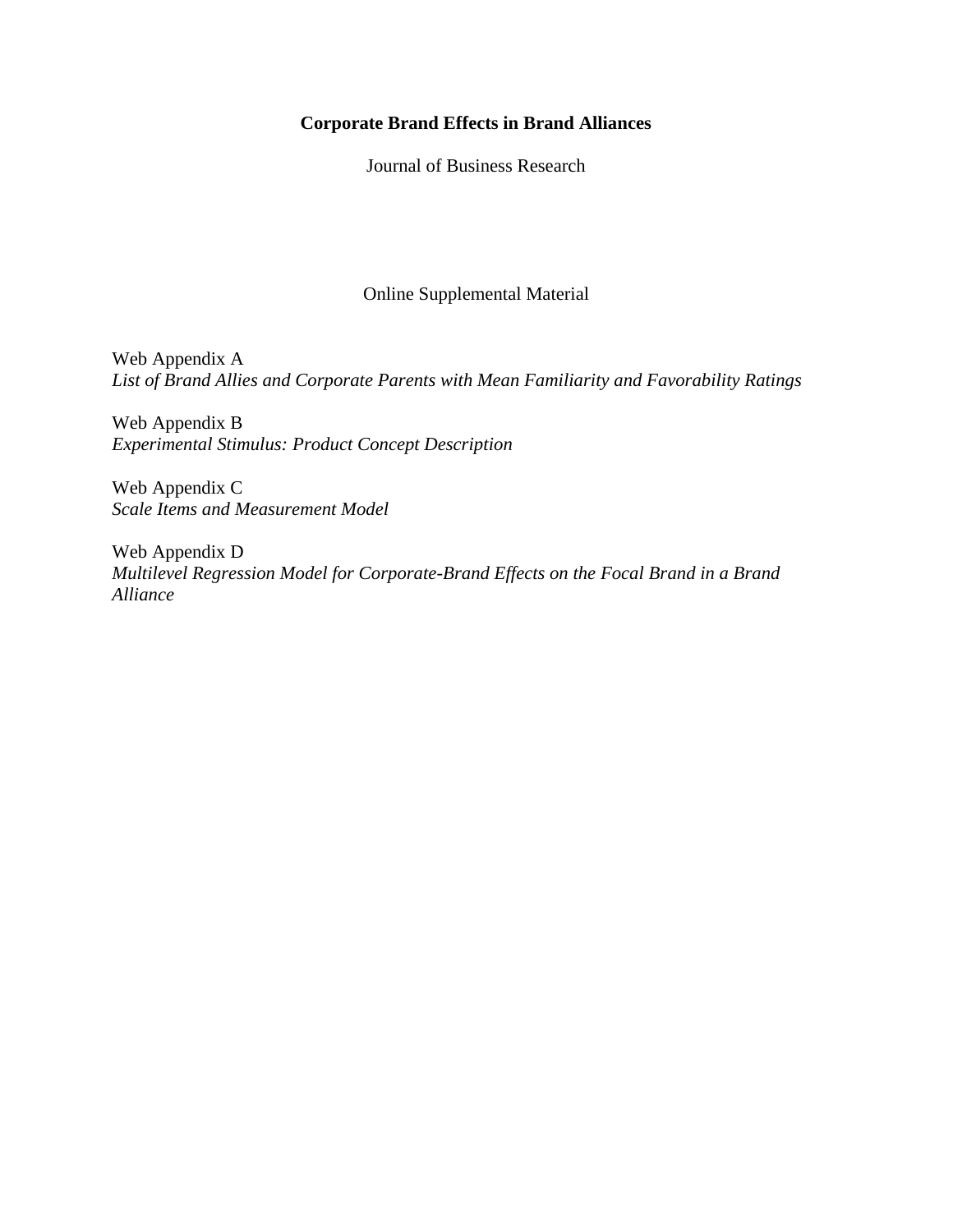| <b>Brand</b> | Corporation                      |                                 |                |                         | <u>Ent of Brund Annes and Corporate I arents with bream I ammatry and I avoidointy Italings</u><br><b>Brand Allies</b> |             |                           |                                 |             |                   |                               |             |                            |                               |             |
|--------------|----------------------------------|---------------------------------|----------------|-------------------------|------------------------------------------------------------------------------------------------------------------------|-------------|---------------------------|---------------------------------|-------------|-------------------|-------------------------------|-------------|----------------------------|-------------------------------|-------------|
| Strategy     |                                  | $\bar{\mathrm{F}}_{\mathrm{M}}$ | $\bar{F}_V$    |                         | $\bar{\mathrm{F}}_\mathrm{M}$                                                                                          | $\bar{F}_V$ |                           | $\bar{\mathrm{F}}_{\mathrm{M}}$ | $\bar{F}_V$ |                   | $\bar{\mathrm{F}}_\mathrm{M}$ | $\bar{F}_V$ |                            | $\bar{\mathrm{F}}_\mathrm{M}$ | $\bar{F}_V$ |
| Mixed        | 3M                               |                                 | 3.80 3.91      | Post-It                 |                                                                                                                        | 6.06 4.88   | Scotch-Guard              | 4.78                            | 4.06        |                   |                               |             |                            |                               |             |
| Mixed        | Adidas AG                        |                                 | 5.20 4.41      | adidas                  | 6.07                                                                                                                   | 5.36        | Reebok                    | 5.79                            | 4.21        |                   |                               |             |                            |                               |             |
| Portfolio    | <b>Brinker International</b>     |                                 | 1.63 2.68      | Chili's                 | 6.71                                                                                                                   | 6.29        | On the Border             |                                 | 5.73 5.09   |                   |                               |             |                            |                               |             |
| Mixed        | Campbell's Soup Co.              |                                 | 6.35 5.77      | Pace Salsa              | 5.35                                                                                                                   | 4.61        | V8 V.Fusion               | 5.11                            | 4.55        | Godiva            |                               | 5.21 4.47   |                            |                               |             |
| Mixed        | <b>CBS</b>                       |                                 | 5.98 5.27      | <b>CBS</b>              |                                                                                                                        | 6.41 5.71   | Showtime                  | 4.94                            | 4.27        | The CW            |                               | 3.78 3.39   |                            |                               |             |
| Portfolio    | Church and Dwight Co.            | 1.59                            | 2.55           | Arm and Hammer          |                                                                                                                        |             | 5.06 3.56 Pepsodent       | 1.94                            | 1.78        |                   |                               |             |                            |                               |             |
| Portfolio    | Darden Restaurants, Inc.         |                                 | 1.73 2.79      | Red Lobster             |                                                                                                                        | 5.33 4.17   | Olive Garden              | 6.25                            | 6.25        |                   |                               |             |                            |                               |             |
| Mixed        | Fiat S.p.A.                      |                                 | 2.02 2.58      | Alfa Romeo              | 2.53                                                                                                                   | 2.29        | Ferrari                   | 5.67                            | 5.30        | Fiat              |                               | 1.70 1.87   |                            |                               |             |
| Mixed        | Ford Motor Company               |                                 | 6.13 4.66 Ford |                         |                                                                                                                        | 6.26 4.94   | Mazda                     |                                 | 5.64 4.15   |                   |                               |             |                            |                               |             |
| Mixed        | Gap Inc.                         |                                 | 5.82 4.85      | Banana Republic         | 5.83                                                                                                                   | 4.65        | Old Navy                  |                                 | 6.45 5.28   |                   |                               |             |                            |                               |             |
| Mixed        | Johnson & Johnson                |                                 |                | 5.68 5.26 Tylenol       |                                                                                                                        | 6.61 5.59   | Band-Aid                  |                                 | 6.33 5.82   |                   |                               |             |                            |                               |             |
| Mixed        | <b>Limited Brands</b>            | 3.88                            | 3.95           | Victoria's Secret       | 6.93                                                                                                                   | 6.93        | The White Barn Candle Co. | 3.80                            | 4.80        | Bath & Body Works | 6.17 5.83                     |             |                            |                               |             |
| Mixed        | Liz Claiborne                    | 4.22                            | 3.49           | <b>Luck Brand Jeans</b> |                                                                                                                        | 5.16 3.63   | Liz Claiborne             |                                 | 4.13 2.97   |                   |                               |             |                            |                               |             |
| Portfolio    | <b>LVMH</b>                      |                                 |                | 1.50 2.40 Givenchy      | 2.27                                                                                                                   | 2.84        | Louis Vuitton             | 5.28                            | 4.92        | Fendi             |                               | 3.39 4.11   |                            |                               |             |
| Mixed        | Mars Inc.                        |                                 | 3.83 4.05      | M&M                     |                                                                                                                        | 6.39 5.81   | Starburst                 |                                 | 6.17 5.53   |                   |                               |             |                            |                               |             |
| Portfolio    | Matsushita Ind. Electrical Corp. | 2.07                            | 2.69           | Panasonic               | 6.14                                                                                                                   | 5.35        | Ouasar                    | 1.43                            | 4.00        |                   |                               |             |                            |                               |             |
| Mixed        | Michelin                         |                                 | 5.16 4.42      | Michelin                |                                                                                                                        | 5.62 5.15   | Uniroyal                  |                                 | 3.00 3.25   |                   |                               |             |                            |                               |             |
| Mixed        | Nestlé                           |                                 | 6.10 5.84      | <b>Hot Pockets</b>      | 6.24                                                                                                                   | 5.05        | Power Bar                 | 4.71                            | 3.66        | Babe Ruth         | 5.84                          |             | 4.71 Häagen-Dazs 5.08 4.39 |                               |             |
| Portfolio    | News Corp.                       |                                 |                | 2.57 3.28 My Space      | 6.23                                                                                                                   |             | 4.06 Fox News             |                                 | 5.35 3.91   |                   |                               |             |                            |                               |             |

Web Appendix A List of Brand Allies and Corporate Parents with Mean Familiarity and Favorability Ratings\*

\*Mean favorability and familiarity ratings are based on pretest data.

 $\overline{\mathrm{F}}_\mathrm{M} = \mathrm{Mean}$  Familiarity

 $\overline{\mathrm{F}}_\mathrm{V}$  = Mean Favorability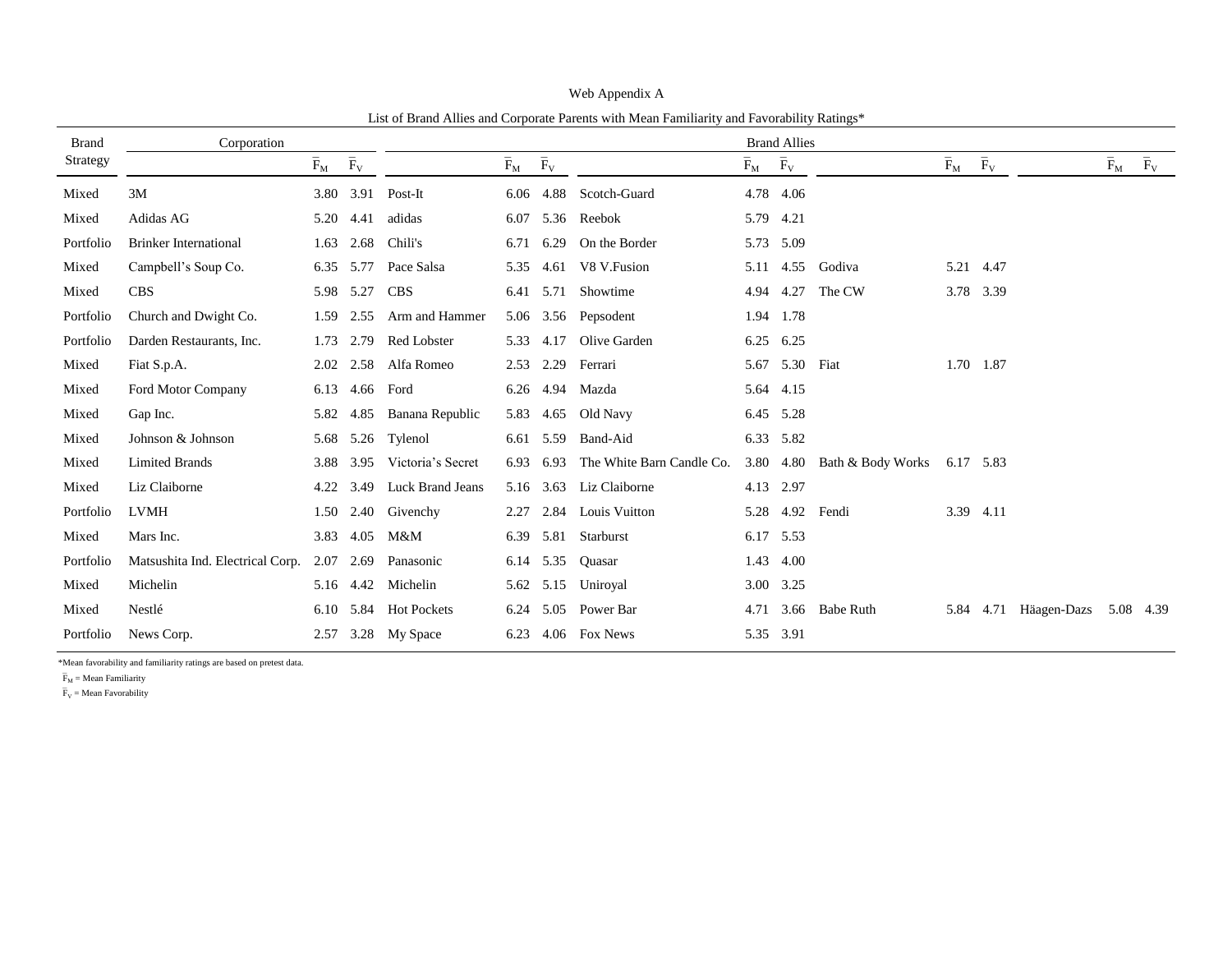| <b>Brand</b> | Corporation                       |                                      |             | <b>Brand Allies</b>       |                                 |             |                                 |       |           |               |                                 |                                      |              |       |                                 |
|--------------|-----------------------------------|--------------------------------------|-------------|---------------------------|---------------------------------|-------------|---------------------------------|-------|-----------|---------------|---------------------------------|--------------------------------------|--------------|-------|---------------------------------|
| Strategy     |                                   | $\overline{\mathrm{F}}_{\mathrm{M}}$ | $\bar{F}_V$ |                           | $\bar{\mathrm{F}}_{\mathrm{M}}$ | $\bar{F}_V$ |                                 | $F_M$ | $F_V$     |               | $\bar{\mathrm{F}}_{\mathrm{M}}$ | $\overline{\mathrm{F}}_{\mathrm{V}}$ |              | $F_M$ | $\bar{\mathrm{F}}_{\mathrm{V}}$ |
| Mixed        | Nike Incorporated                 |                                      |             | 6.45 5.68 Nike            | 6.90                            | 6.28        | Hurley International            | 3.97  | 3.59      | Converse      |                                 | 4.90 3.88                            |              |       |                                 |
| Mixed        | PepsiCo                           |                                      | 6.36 5.23   | Pepsi-Cola                | 6.93                            | 5.93        | Gatorade                        | 6.73  | 6.53      |               |                                 |                                      |              |       |                                 |
| Mixed        | Phillips-Van Heusen               | 3.22                                 | 2.81        | Calvin Klein              | 5.69                            | 4.38        | Izod                            | 5.21  | 3.26      | Sean John     | 3.94                            | 2.33                                 | Kenneth Cole | 4.89  | 4.68                            |
| Mixed        | Phillips-Van Heusen (continued)   |                                      |             | Speedo                    | 5.91                            | 3.50        |                                 |       |           |               |                                 |                                      |              |       |                                 |
| Portfolio    | Proctor and Gamble                |                                      | 5.10 4.72   | Downy                     | 5.67                            | 5.80        | Old Spice                       | 6.57  | 5.43      | Oral-B        |                                 | 5.67 5.44                            |              |       |                                 |
| Portfolio    | <b>Royal Phillips Electronics</b> |                                      | 2.97 3.21   | Phillips                  | 5.81                            | 5.47        | Magnavox                        | 4.81  |           | 4.76 Sonicare |                                 | 3.72 3.61                            |              |       |                                 |
| Mixed        | Sears, Inc.                       | 5.03                                 | 4.23        | Route 66                  | 5.32                            | 4.27        | Structure                       |       | 2.22 2.21 |               |                                 |                                      |              |       |                                 |
| Mixed        | The Coca-Cola Company             | 6.55                                 |             | 5.80 Coca-Cola            | 6.81                            | 6.38        | PowerAde                        |       | 6.16 4.84 |               |                                 |                                      |              |       |                                 |
| Mixed        | The Walt Disney Company           |                                      |             | 6.43 5.84 ABC TV          | 5.42                            | 5.06        | <b>Disney Consumer Products</b> |       | 5.31 4.79 | <b>ESPN</b>   |                                 | 5.94 5.00                            |              |       |                                 |
| Mixed        | Time Warner                       | 5.23                                 | 4.76        | <b>HBO</b>                | 6.19                            | 5.53        | <b>CNN</b>                      | 6.00  | 4.75      |               |                                 |                                      |              |       |                                 |
| Mixed        | <b>Toyota Motor Corporation</b>   |                                      |             | 5.89 5.14 Toyota          | 6.48                            | 5.47        | Lexus                           |       | 6.14 5.53 |               |                                 |                                      |              |       |                                 |
| Portfolio    | VF Corporation                    |                                      |             | 1.45 2.26 North Face      | 5.89                            | 5.26        | Nautica                         | 5.32  | 4.53      | Jansport      | 5.42 4.51                       |                                      |              |       |                                 |
| Mixed        | Viacom                            |                                      | 3.15 2.98   | <b>Paramount Pictures</b> | 6.35                            | 6.16        | Comedy Central                  | 5.86  | 4.95      | MTV           | 6.53                            | 5.25                                 | Nickelodeon  |       | 5.67 4.14                       |
| Mixed        | Volkswagen Group                  | 5.43                                 | 5.04        | Lamborghini               | 5.65                            | 5.26        | Audi                            | 4.67  | 4.19      | Volkswagen    |                                 | 6.28 4.78                            |              |       |                                 |
| Portfolio    | Yum! Brands                       | 2.69                                 | 2.88        | Taco Bell                 | 6.36                            |             | 4.76 Pizza Hut                  | 6.42  | 5.06 KFC  |               |                                 | 5.84 4.06                            |              |       |                                 |

Web Appendix A (Continued)

List of Brand Allies and Corporate Parents with Mean Familiarity and Favorability Ratings\*

\*Mean favorability and familiarity ratings are based on pretest data.

 $\overline{F}_M$  = Mean Familiarity

 $\overline{F}_V$  = Mean Favorability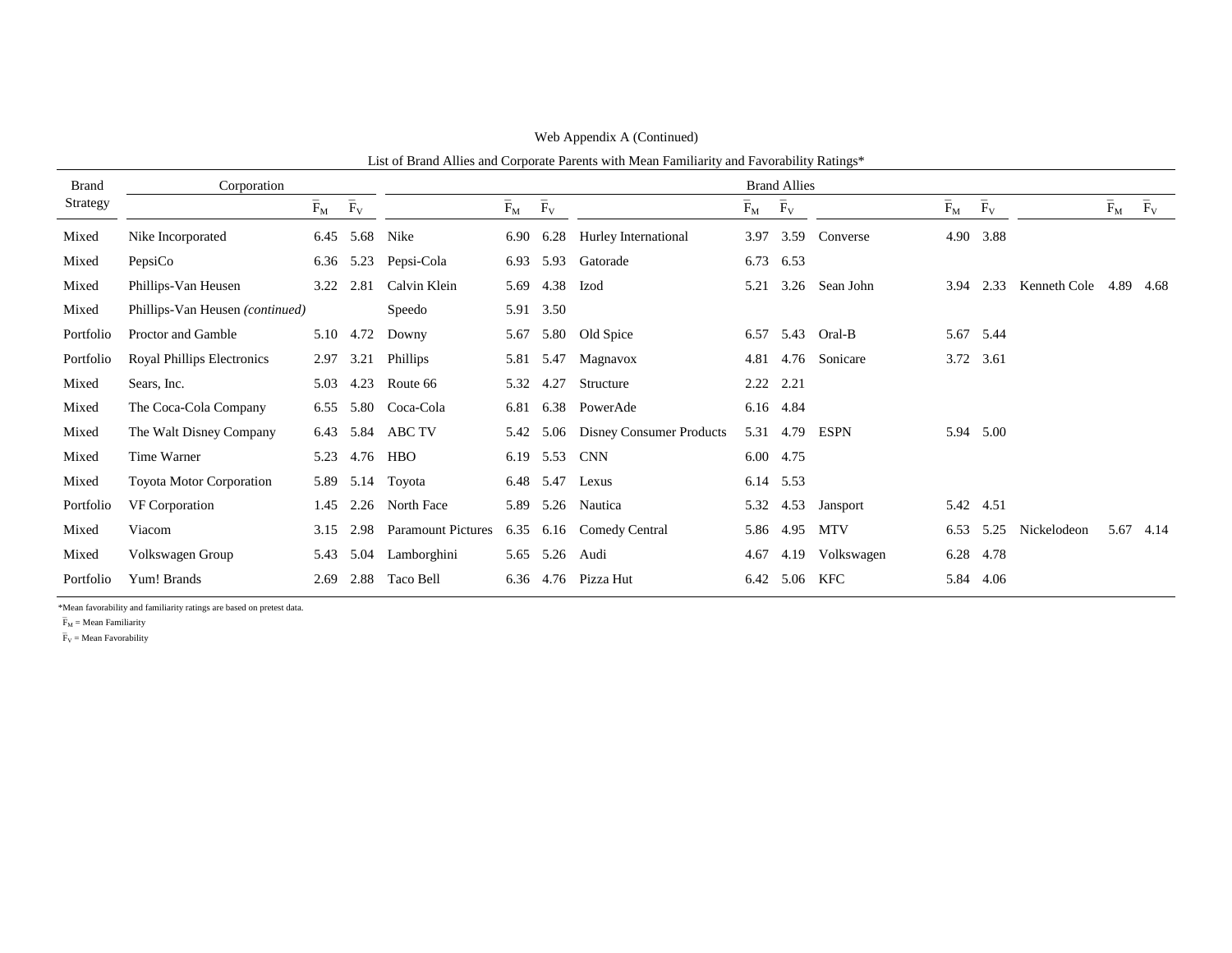## Web Appendix B

### Experimental Stimulus: Product Concept Description

Mountain Lake Inc. is a company with various products in the soaps and detergents category. The firm is developing a new product in this category. The new product is a concentrated laundry detergent with fabric softener. The firm will sell the product under the brand name MAX. The new brand will be priced competitively with existing products of this type. The firm intends to offer the product through major retailers. The new product will be advertised on standard media including TV, radio, and magazines. The firm will also use sales promotions including coupons and point of purchase materials. The promotional strategy will emphasize MAX's gentleness and cleaning power.

An element of MAX's marketing plan includes an agreement with Nike which is owned by Nike Incorporated. As part of this agreement, Nike's name and logo will appear in MAX's advertisements and promotional material.

*Note: Underlined items were changed contingent on the focal brand to ensure fit.*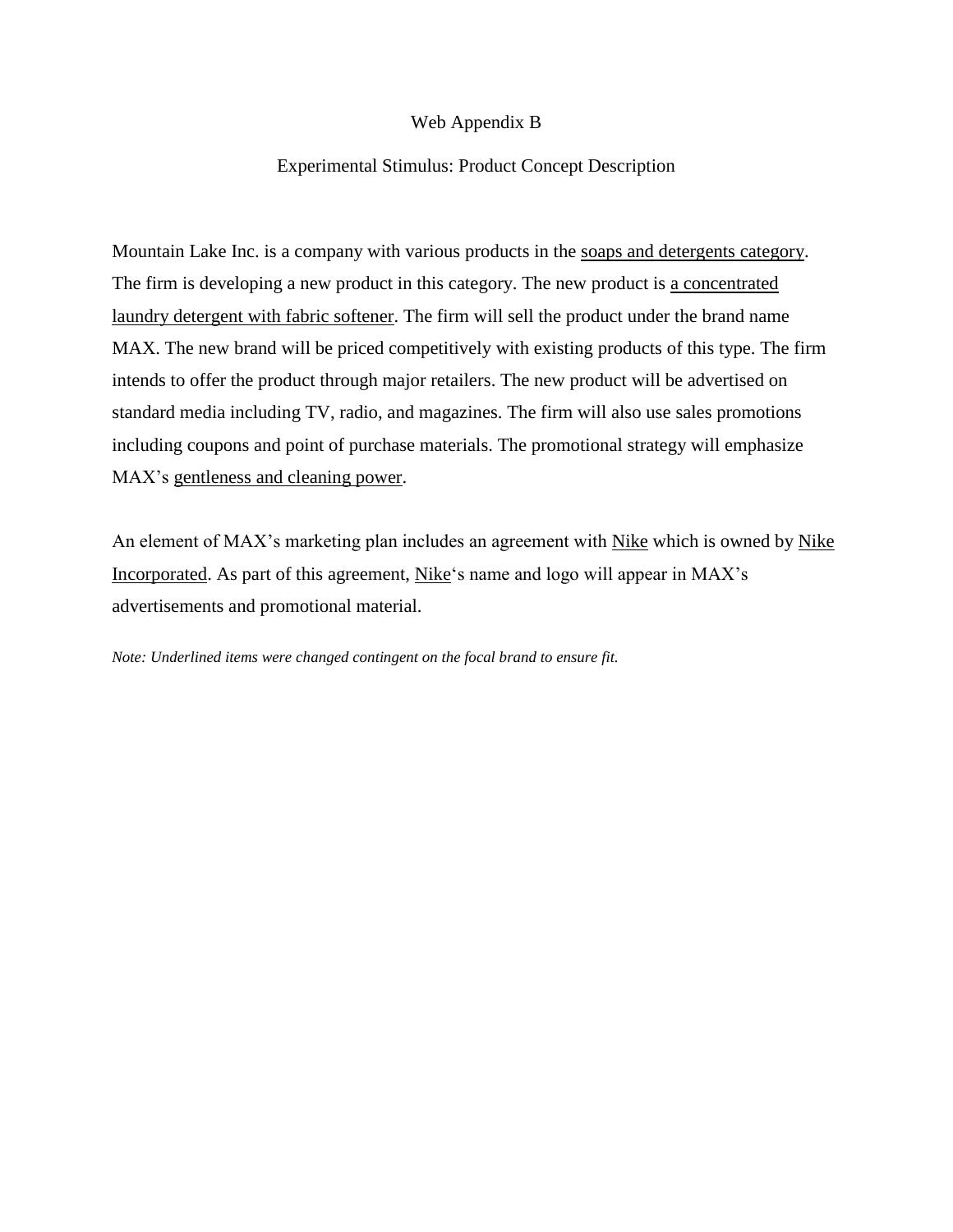| Measures                                                      | Standardized<br>Loading | Composite<br>Reliability | <b>AVE</b> |
|---------------------------------------------------------------|-------------------------|--------------------------|------------|
| Percieved Quality of the Focal Brand                          |                         | .90                      | .65        |
| 1. The workmanship of the Max brand is likely to be very high | .76                     |                          |            |
| 2. The Max brand appears to be of very high quality           | .82                     |                          |            |
| 3. I would consider the Max brand to be very functional       | .76                     |                          |            |
| 4. The Max brand is like kely to be durable                   | .84                     |                          |            |
| 5. The Max brand would be very dependable.                    | .87                     |                          |            |
| Attitude toward Brand Ally                                    |                         | .93                      | .81        |
| 1. Good - Bad                                                 | .93                     |                          |            |
| 2. Pleasant - Unpleasant                                      | .90                     |                          |            |
| 3. Favorable - Unfavorable                                    | .87                     |                          |            |
| Attitude toward Corporate Ally                                |                         | .95                      | .86        |
| 1. Good - Bad                                                 | .91                     |                          |            |
| 2. Pleasant - Unpleasant                                      | .96                     |                          |            |
| 3. Favorable - Unfavorable                                    | .92                     |                          |            |

Web Appendix C Scale Items and Measurement Model

Model fit:  $\chi^2 = 280.43$ ,  $p = < .001$ ,  $df = 41$ ; GFI = .95, AGFI = .91; NNFI = .96; CFI = .97; SRMR = .028 and RMSEA = .079; All loadings are significant at *p* < .05.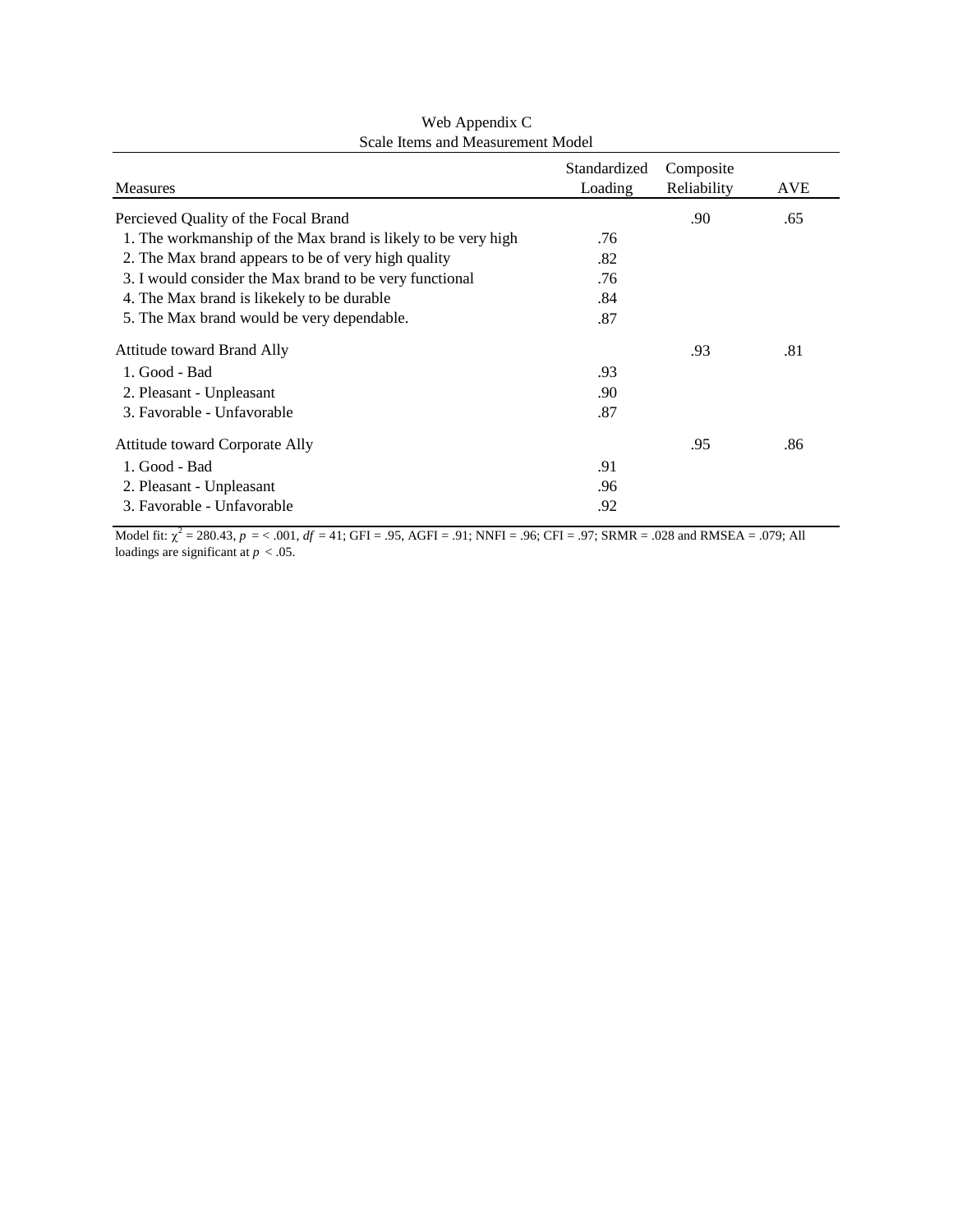#### Web Appendix D

## Multilevel Regression Model for Corporate-Brand Effects on the Focal Brand in a Brand Alliance

#### *First-level Model*

Our first-level model suggests that the consumer's evaluation of the focal brand, in this case the perceived quality of the fictional focal brand in a brand alliance ( $PQ_{ijk}$ ), is a function of that consumer's attitude toward the brand ally  $(X_{ijk})$  and attitude toward the brand ally's corporation  $(Y_{ijk})$ . At this level, the consumer's attitude ratings are expressed as deviations from the mean attitude for all consumers who rated the same brand  $(Aba_{ijk} - \overline{Aba}_{jk})$  or corporation  $(Aca_{ijk} - \overline{Aca}_k).$ 

Because the expression of terms in deviations rapidly becomes extremely complex, we introduce a few simplification tactics in our notation. While  $X_{ijk}$  and  $Y_{ijk}$  variables correspond to first-level deviation factors, the introduction of bars (as in  $\bar{X}_{jk}$  and  $\bar{Y}_k$ ) suggests deviation factors from higher levels in the model.  $X_{ijk}$  and  $\bar{X}_{jk}$  correspond to product-brand deviations at the first and second level respectively, while  $Y_{ijk}$  and  $\overline{Y}_k$  represent corporate-brand deviations at the first and third-levels respectively. The subscript *i* refers to the  $i^{\text{th}}$  individual, *j* refers to the  $j^{\text{th}}$  brand and  $k$  refers to the  $k^{\text{th}}$  corporation, and note that each individual  $i$  is nested in brand  $j$  which is nested within corporation *k*.

$$
PQ_{ijk} = \beta_{0jk} + \beta_{1jk} X_{ijk} + \beta_{2jk} Y_{ijk} + e_{ijk},
$$
 (1)

where:

 $PQ_{ijk}$  = the consumer's perceived quality rating of the focal brand.  $X_{ijk} = (Aba_{ijk} - \overline{Aba}_{jk})$ ; the consumers' attitude toward the brand ally minus the average attitude toward the brand ally within that brand.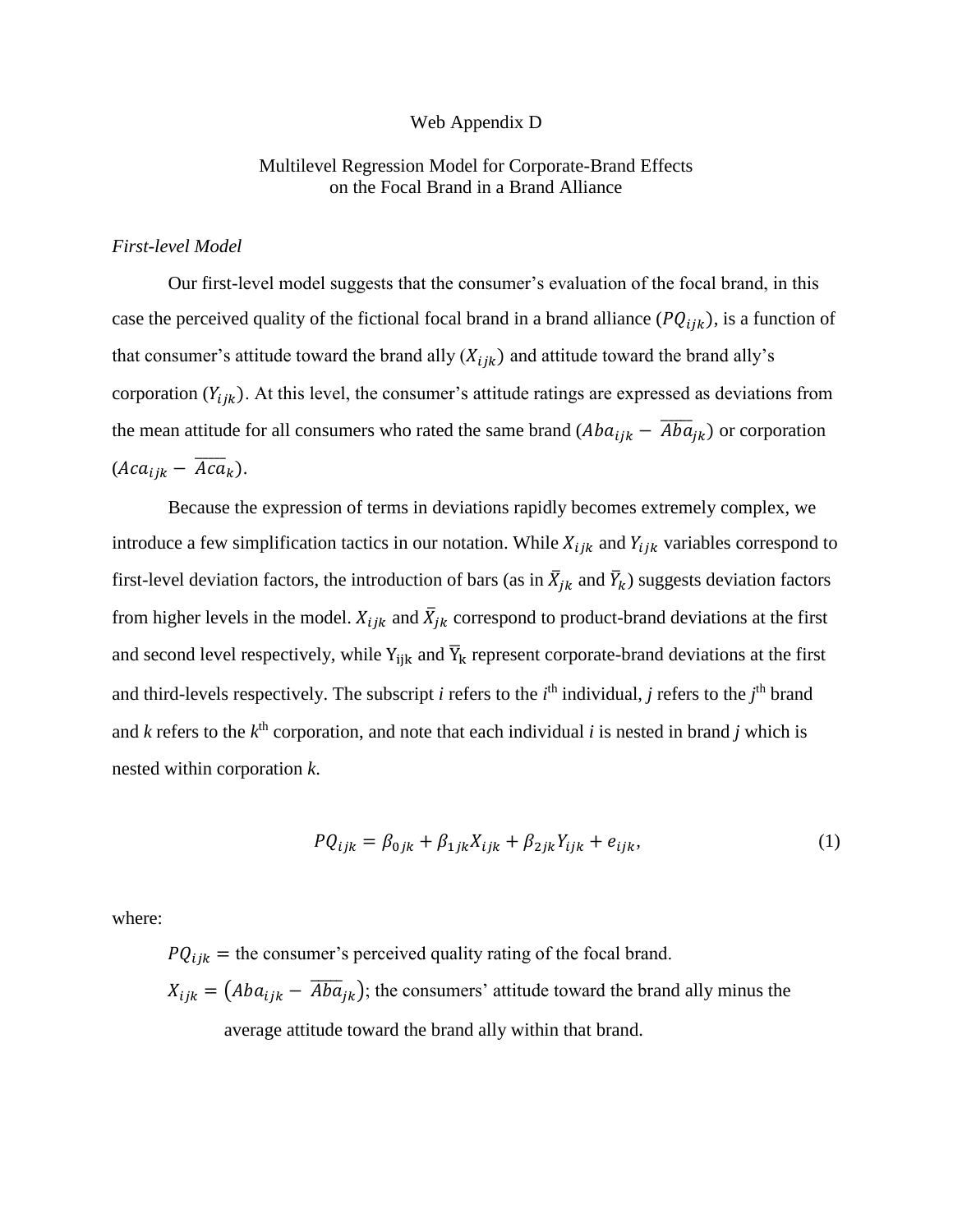$Y_{ijk} = (Aca_{ijk} - \overline{Aca}_k)$ ; the consumers' attitude toward the brand ally's corporation minus the average attitude toward the brand ally's corporation within that corporation.

 $\beta_{0jk}$ ,  $\beta_{1jk}$ ,  $\beta_{2jk}$  = random variable regression parameters to be estimated.  $e_{ijk}$  = first-level random error term.

### *Second-level Model*

We model the second-level equation using the mean level of attitude toward the brand ally deviated from the mean level of attitude toward the brand ally within its corporation. Thus, brand allies are arrayed relative to their corporate portfolio-mates. Based on this we model the first-level random parameter estimates as functions of the relative standing of the brand within its corporation:

$$
\beta_{0jk} = \beta_{0k} + \gamma_{0k}\bar{X}_{jk} + u_{0jk},
$$
\n(2)

$$
\beta_{1jk} = \beta_{1k} + \gamma_{1k}\bar{X}_{jk} + u_{1jk},
$$
\n(3)

$$
\beta_{2jk} = \beta_{2k} + \gamma_{2k}\bar{X}_{jk} + u_{2jk},
$$
\n(4)

where:

 $\beta_{0ik}, \beta_{1ik}, \beta_{2ik}$  = first-level random regression parameters.  $\bar{X}_{jk} = (\overline{Aba}_{jk} - \overline{Aba}_{k})$  = the average attitude toward the brand ally within brand minus the average attitude toward the brand ally within the brand's corporation.

 $\beta_{0k}$ ,  $\gamma_{0k}$ ,  $\beta_{1k}$ ,  $\gamma_{1k}$ ,  $\beta_{2k}$ ,  $\gamma_{2k}$  = random second-level regression parameters to be estimated.  $u_{0jk}$ ,  $u_{1jk}$ ,  $u_{2jk}$  = second-level random error terms.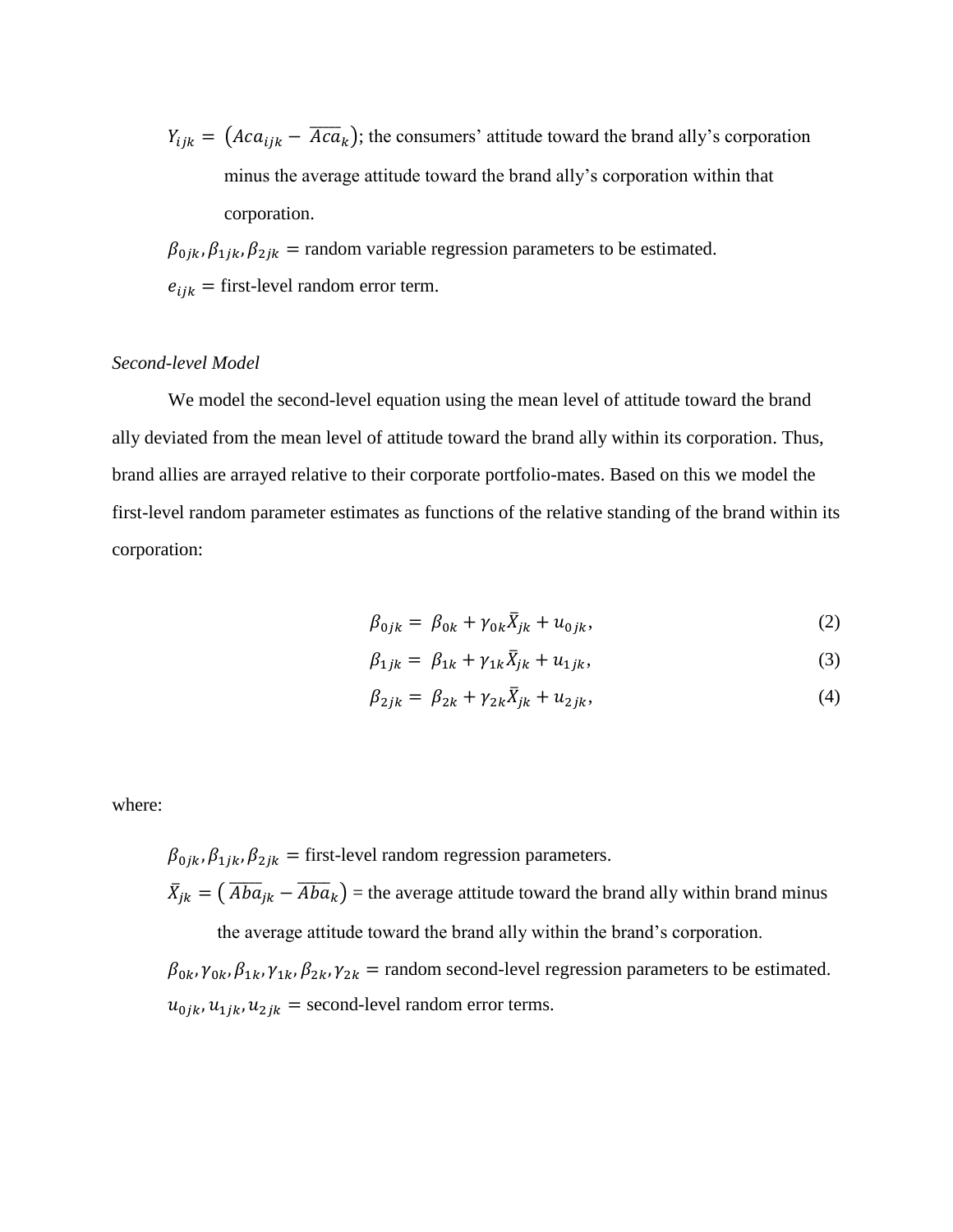## *Third-level Model*

We model the third-level equation using the mean level of attitude toward the brand ally's corporation deviated from the mean level of attitude toward the corporation across all corporations. Thus, corporate-brands are arrayed based on consumers' average attitude toward that corporation relative to the consumers' average attitude toward all corporations. The effects of these third-level variables flow to the first-level random parameters estimates through the second-level effects.

$$
\beta_{0k} = \beta_0 + \delta_{00} \bar{Y}_k + v_{00k},\tag{5}
$$

$$
\gamma_{0k} = \gamma_0 + \delta_{01} \bar{Y}_k + v_{01k}, \qquad (6)
$$

$$
\beta_{1k} = \beta_1 + \delta_{10} \bar{Y}_k + v_{10k},\tag{7}
$$

$$
\gamma_{1k} = \gamma_1 + \delta_{11} \bar{Y}_k + v_{11k},\tag{8}
$$

$$
\beta_{2k} = \beta_2 + \delta_{20} \bar{Y}_k + v_{20k},
$$
\n(9)

$$
\gamma_{2k} = \gamma_2 + \delta_{21} \bar{Y}_k + \nu_{21k},\tag{10}
$$

where:

 $\beta_{0k}$ ,  $\gamma_{0k}$ ,  $\beta_{1k}$ ,  $\gamma_{1k}$ ,  $\beta_{2k}$ ,  $\gamma_{2k}$  = random second-level regression parameters.

 $\bar{Y}_k = (\overline{Aca}_k - \overline{Aca})$  = the average attitude toward the brand ally's corporation minus the average attitude toward the brand ally's corporation across all corporations.

 $\beta_0$ ,  $\gamma_0$ ,  $\beta_1$ ,  $\gamma_1$ ,  $\beta_2$ ,  $\gamma_2$  and  $\delta_{00}$ , ...,  $\delta_{21}$  = third-level regression parameters to be estimated.  $v_{00k}$ , ...,  $v_{21k}$  = third-level random error terms.

A cross-level effect occurs when the estimate of the first-level regression coefficient is different at different levels of second or third-level variables. In other words, when the higher level variables explain variance in the intercept or slope estimates of lower level coefficients we refer to it as a cross-level effect. This implies that there will be cross-level interaction terms such as  $(\bar{Y}_k \times \bar{X}_{jk} \times X_{ijk})$  and  $(\bar{Y}_k \times \bar{X}_{jk} \times Y_{ijk})$ . The models set out in the second- and third-level